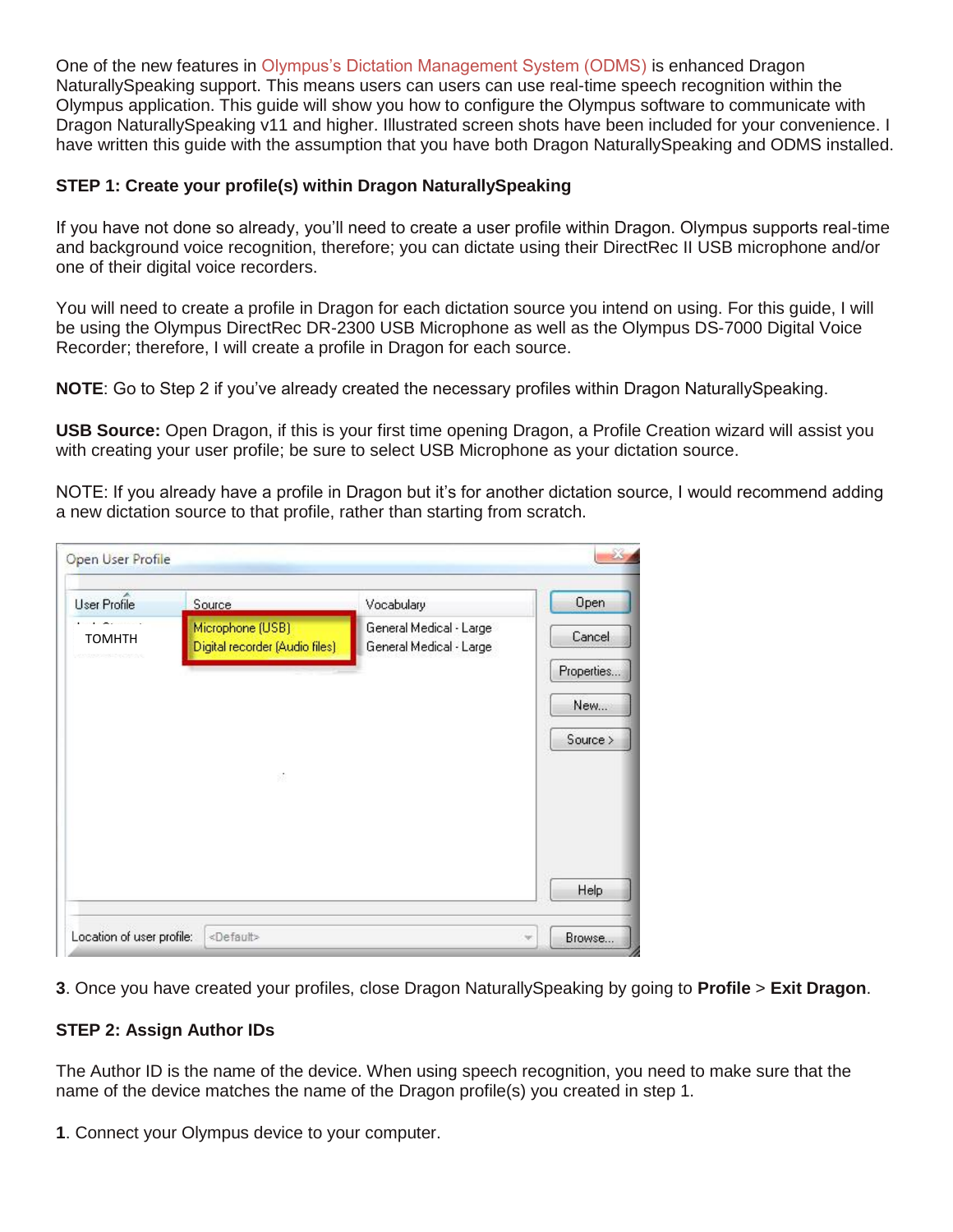. Open the Olympus ODMS (*generally, it will automatically open when you an Olympus device have been connected*). On the Menu bar, go to **Tools** > **Options**.

. The Option Settings dialog window will open, select the **Workflow** > **Author**.

| <b>Folder Design</b>                                                                                   | Workflow | <b>User Settings</b> | E-mail / FTP                                                                                  | Device | Update |
|--------------------------------------------------------------------------------------------------------|----------|----------------------|-----------------------------------------------------------------------------------------------|--------|--------|
| 鷜<br>Workflow<br>$\left  \right  =$ General<br>Download<br><b>M</b> Advanced Download<br>$\Box$ Import |          | <b>Author List</b>   | Register Author list in the software and to upload to device fo<br>authors can be registered. |        |        |
| Author                                                                                                 |          |                      |                                                                                               |        |        |

- . On the right panel, select [**Add**].
- . An Author Property window will appear, enter your Author ID then select [**OK**].

| Folder Design<br>Worldlow<br>-- General<br><b>L. Lownload</b><br>-- 健 Advanced Download | Workflow                        |                        | User Settings<br>Author List | E-mail/FTP<br>authors can be registered. | Device   | Update         | Register Author list in the software and to upload to device for multi-user support. Maximum of 10 |
|-----------------------------------------------------------------------------------------|---------------------------------|------------------------|------------------------------|------------------------------------------|----------|----------------|----------------------------------------------------------------------------------------------------|
| Import<br>-- Author<br>Worktype<br>Direct Recording                                     |                                 |                        |                              | Author ID                                |          | Priority Level | Modify.<br>Add                                                                                     |
| Hands Free Recording<br>Voice Recognition                                               |                                 |                        |                              |                                          |          | ---            | Remove.                                                                                            |
| Real-time Voice Recognition<br>Background Voice Recognition<br>- P Text Correction      |                                 | <b>Author Property</b> |                              |                                          | $\Sigma$ | Up             |                                                                                                    |
|                                                                                         |                                 | Author ID:             |                              | <b>TOMHTH</b>                            |          | Down           |                                                                                                    |
| <b>Semplate</b><br><b>Receive</b><br>Auto Collection<br>Logging                         | L. (S. Dragon NaturallySpeaking |                        |                              | Priority Level:                          | ÷<br>OK  | Cancel         |                                                                                                    |
|                                                                                         |                                 |                        |                              |                                          |          |                |                                                                                                    |
|                                                                                         |                                 |                        |                              |                                          |          |                |                                                                                                    |
|                                                                                         |                                 |                        |                              |                                          |          |                |                                                                                                    |
|                                                                                         |                                 |                        |                              |                                          |          |                |                                                                                                    |

. You will be brought back to the Option Settings window. You should now see your name listed under the Author ID column.

. Select the **Device** > **Author List**.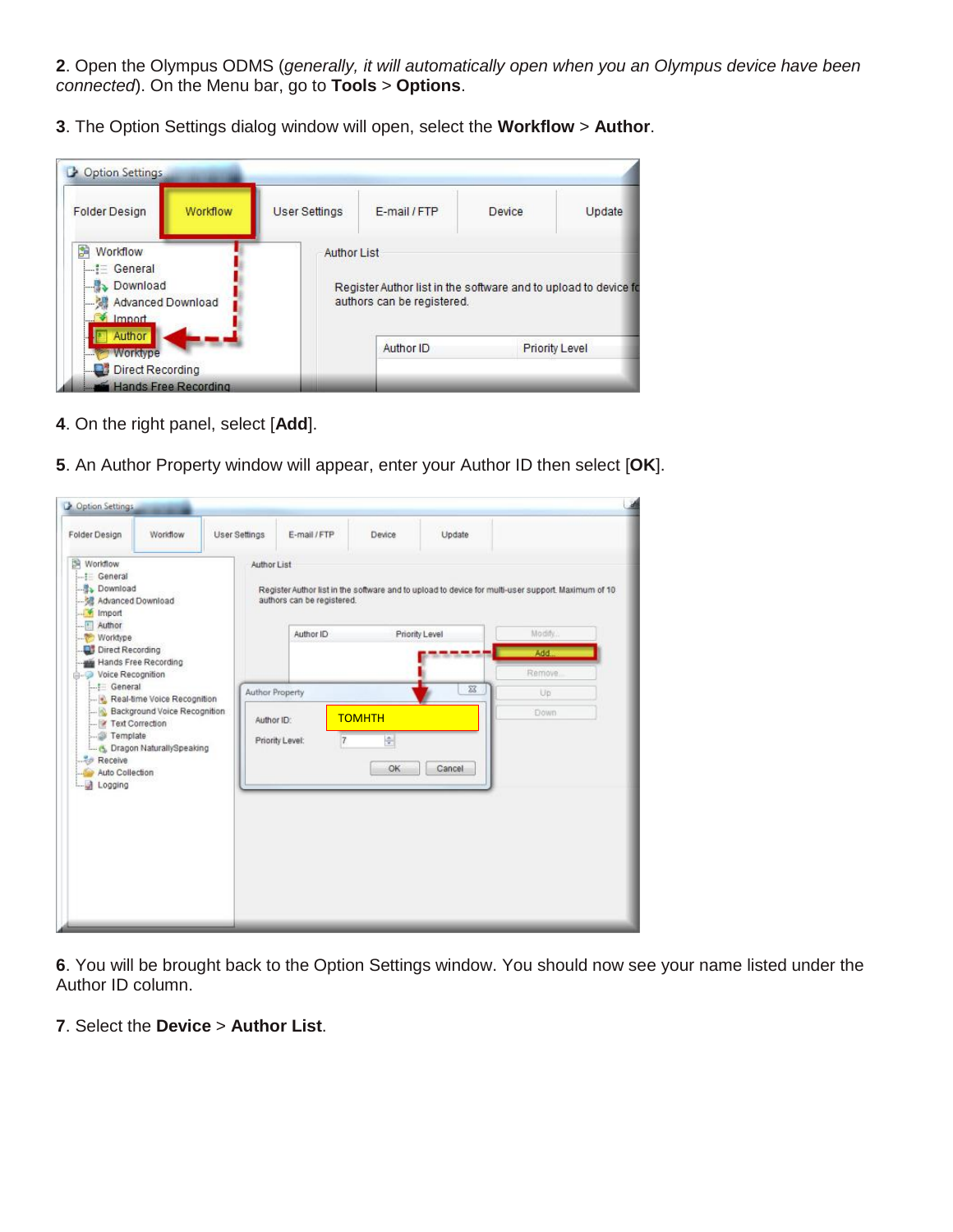

**8**. Select [**Update**] then [**All Pages**] to send these settings to the device.

| <b>Folder Design</b>                                       | Workflow                                                | <b>User Settings</b> |           | E-mail / FTP                | Device                |
|------------------------------------------------------------|---------------------------------------------------------|----------------------|-----------|-----------------------------|-----------------------|
| Voice Recorder                                             |                                                         | ٠                    |           | Load Lupdate B Reset -      | Set Job Num           |
| <b>DS-7000</b>                                             |                                                         | ۰                    | Author II | Only this page<br>All pages |                       |
|                                                            |                                                         |                      |           |                             |                       |
| $\blacksquare$ Recording                                   |                                                         |                      |           | Author ID                   | <b>Priority Level</b> |
| Display<br>$\blacksquare :=$ General                       | Administrative Settings                                 |                      | √         | <b>TOMHTH</b>               | $\overline{7}$        |
| <b>Contract of the State</b><br><b>Service</b><br>$-1 - 8$ | <b>Display</b><br>Device Security<br><b>Author List</b> |                      |           |                             |                       |

## **STEP 3: Enable Voice Recognition**

We will now tell the Olympus Dictation Management System to communicate with Dragon NaturallySpeaking.

**1**. Within the ODMS, select **Voice Recognition** > **Voice Recognition Settings**.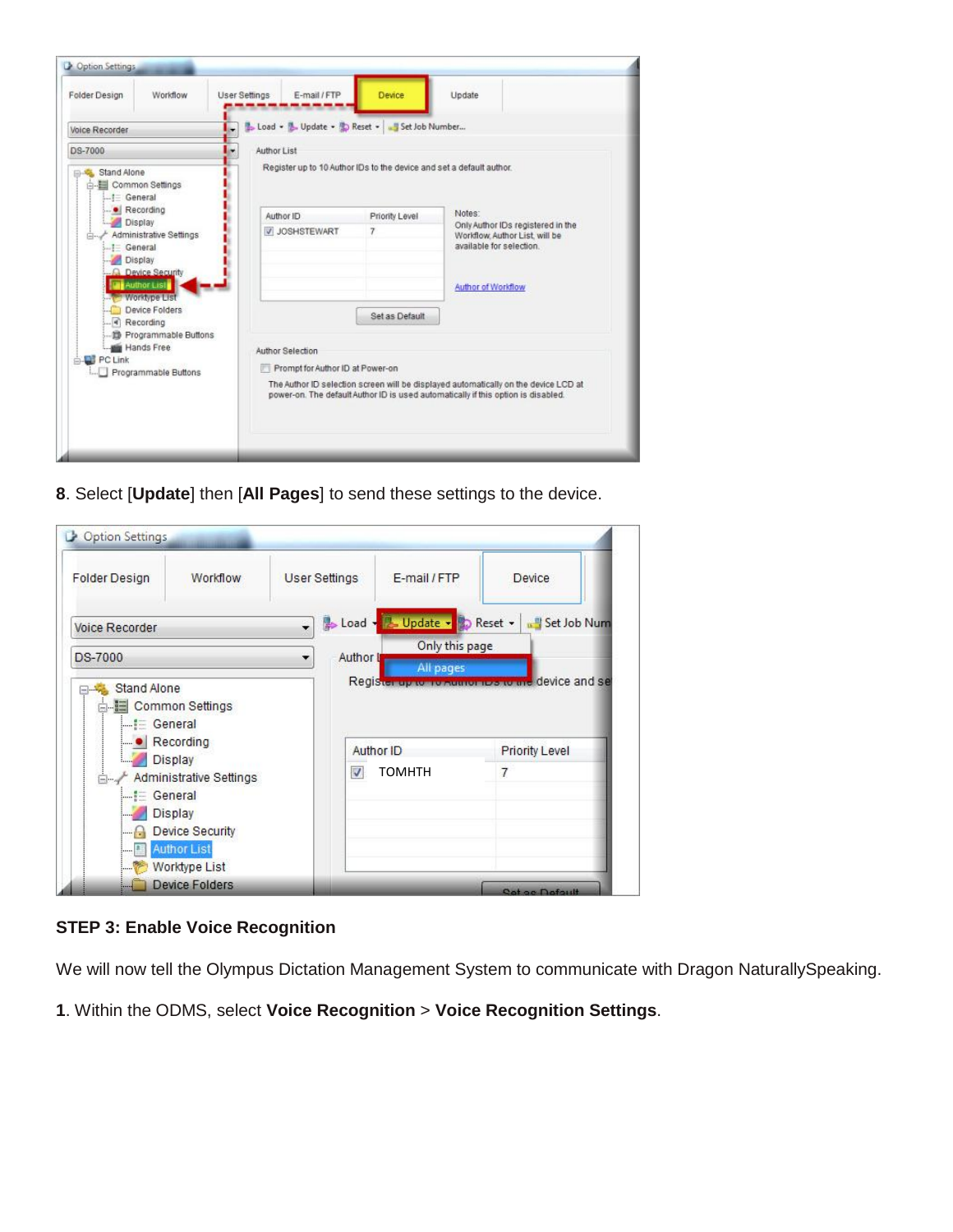

**2**. You will be redirected to the Voice Recognition section of the Option Settings. On the right panel, select [**Enable Voice Recognition Features**]. Once enabled, select [**Go to Profile Creation**].

**3**. You will be prompted to select your Dragon NaturallySpeaking User Profile. For this guide, I am using a local profile, therefore; I will select [**Use Local Profile**].

**4**. Selecting Use Local Profile activated Dragon in the background and pulled in your user profile information. Select the User Name, Vocabulary and Dictation Source options then select [**Apply**].

**NOTE**: For Real-time voice recognition, you should select [Microphone USB] and [Digital Recorder (Audio Files)] for background voice recognition.